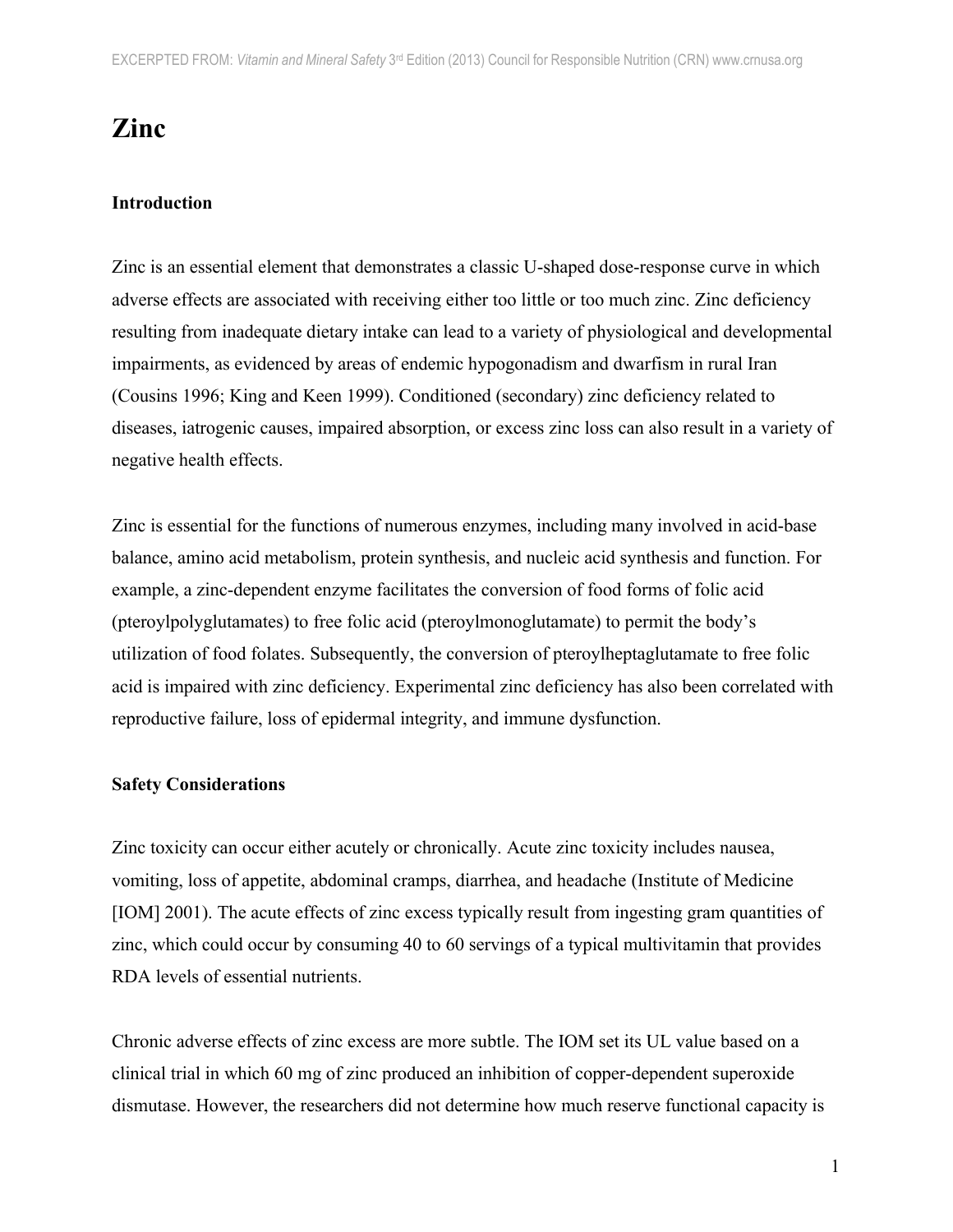available for this enzyme and whether a small decrease in activity would have any relevant clinical impact. The IOM applied a UF of 1.5 to calculate an adult UL of 40 mg zinc per day.

Supplemental zinc has been shown to influence several biomarkers that may have clinical relevance in certain populations. Zinc supplements of 150 mg per day for 6 weeks have been shown to suppress lymphocyte stimulation response, thereby compromising immune function in healthy subjects (Chandra 1984; Greger 1994). Zinc supplements of 50 mg or more per day have been shown to decrease serum HDL cholesterol levels (Hooper et al. 1980; Freeland-Graves et al. 1982; Black et al. 1988). Total intakes of 60 mg of zinc decreased levels of copper (Fischer et al. 1984) and iron (Yadrick et al. 1989).

There are several medications that can interact with zinc, including antibiotics such as quinoline compounds and penicillamine, as well as several diuretics, such as hydrochlorothiazide. Zinc supplementation can interfere with the activity of medications, or in some cases medication can result in zinc depletion. A full discussion of drug-nutrient interactions is beyond the scope of this report, and individuals taking prescription medication should be advised to consult with their health care provider about potential drug-nutrient interactions.

Certain zinc–folic acid interactions are well documented (Butterworth and Tamura 1989). But the crucial issue is whether higher intakes of either zinc or folic acid may disrupt the bioavailability or function of the other and, if so, what the intakes associated with such effects are. Some reports of zinc–folic acid interactions suggest the possibility that supplemental folic acid could adversely affect zinc nutriture (Milne et al. 1984; Mukherjee et al. 1984; Simmer et al. 1987), but more recent reports have not uncovered any such interaction (Tamura et al. 1992; Kauwell et al. 1995). There are no Medline reports of high zinc intakes causing adverse effects through an antagonism of folic acid. Reports of anemia related to zinc intakes above 110 mg per day all describe the microcytic, hypochromic anemia associated with copper deficiency, a condition that could also interfere with iron utilization (Frambach and Bendel 1991; Gyorffy and Chan 1992; Summerfield et al. 1992; Greger 1994).

Certain chemical similarities cause zinc and copper to interact extensively (King and Keen 1999). Large quantities of zinc can interfere with copper uptake and modify copper binding, and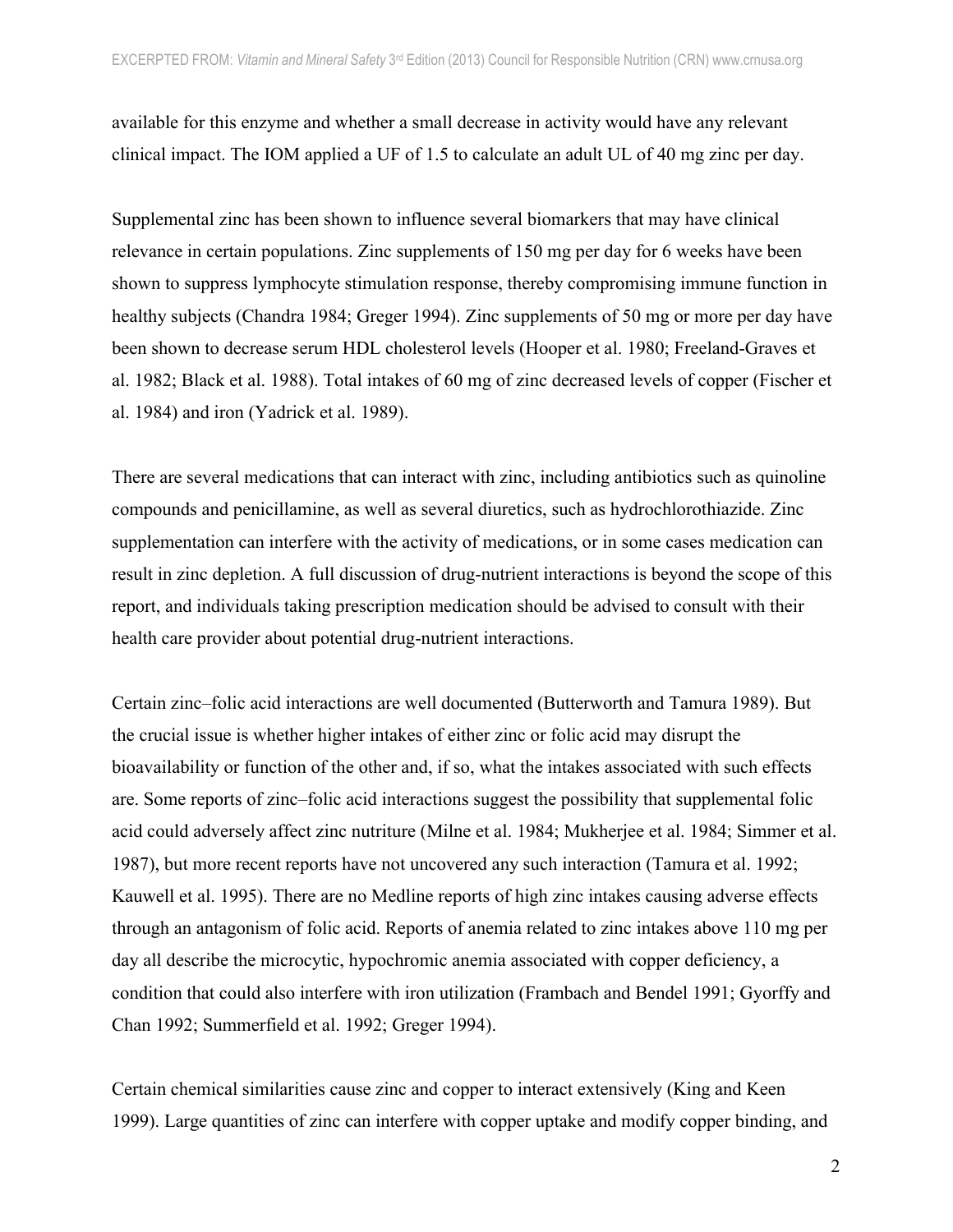this effect has been used in treating Wilson disease, a defect that leads to excessive copper storage. Iron can interfere with zinc absorption when zinc is administered as a solution, but such interference has not manifested itself when zinc is consumed as part of a meal. Although high levels of calcium can also interfere with zinc absorption, the effect has no demonstrated practical importance.

#### **Official Reviews**

**IOM (2001).** The IOM found the adverse effects of excess zinc to include a suppressed immune response, decreased HDL cholesterol levels, and a reduced copper status. The IOM did not find adverse effects on human reproduction from excess zinc in their study. Of the various effects, the IOM selected the reduced copper status as the critical effect for deriving a UL for zinc. Specifically, the IOM used the data showing suppression of copper-dependent superoxide dismutase at 50 mg of zinc supplementation (Yadrick et al. 1989) to identify a LOAEL. Although no zinc intake from food was identified by Yadrick and coworkers, the IOM used population data to estimate a dietary zinc intake of 10 mg for the study. Thus, the IOM identified a LOAEL of 60 mg per day for total intake from all sources. A UF of 1.5 was selected to correct for uncertainty in extrapolation from a LOAEL to a NOAEL; the UF of 1.5 was judged to be adequate because reduced copper status is rare. Thus, the IOM UL for zinc is 40 mg per day for total intake from all sources.

**European Commission, Scientific Committee on Food (EC SCF 2003).** The EC SCF identified a NOAEL for zinc of approximately 50 mg per day. This NOAEL represents an overall conclusion based upon several studies. Although zinc intakes as low as 18.2 mg may decrease copper retention (Festa et al. 1985), this effect is readily corrected by adequate copper intake. Studies looking at the interplay between zinc and copper (Davis et al. 2000; Milne et al. 2001) indicate that copper balance and other indicators of copper status can be maintained when zinc intake is as high as 53 mg. No adverse effects were observed with 30 mg of supplemental zinc when dietary zinc was near 10 mg (Bonham et al. 2003a, 2003b). From these data collectively, the EC SCF identified its NOAEL of 50 mg of zinc and proposed a UF of 2 to derive a UL of 25 mg for total intake from all sources.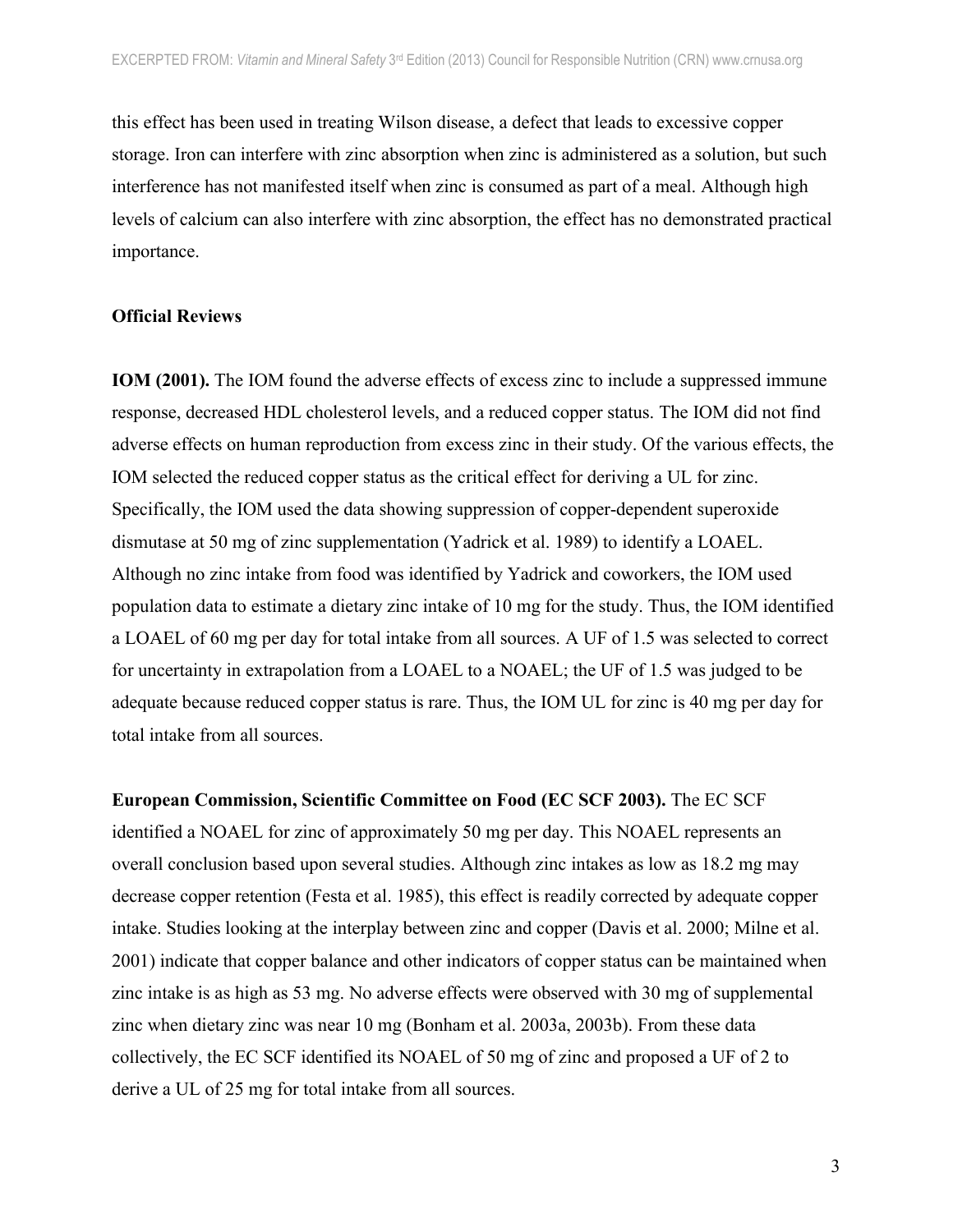**Expert Group on Vitamins and Minerals** (**EVM 2003).** The UK's EVM selected a LOAEL of 50 mg for supplemental zinc based on several studies (Black et al. 1988; Yadrick et al. 1989; Cunningham et al. 1994; Davis et al. 2000). To extrapolate from a LOAEL to a NOAEL, the EVM selected a UF of 2, resulting in a derived SUL of 25 mg per day for supplemental zinc. The total daily intake of 42 mg per day would not be expected to result in any adverse effects

# **CRN Recommendations**

There are no known adverse effects of zinc at chronic supplemental levels of 30 mg per day (Bonham et al. 2003a, 2003b), and this level provides a substantial margin of safety below the levels associated with adverse effects (at least 50 mg of supplemental zinc). Therefore, 30 mg per day is identified as the CRN UL for supplements. Assuming a dietary zinc intake of 10 mg, the CRN UL for supplements is exactly compatible with the 40 mg IOM UL for total intake. The CRN value is only slightly higher than the 25 mg supplemental SUL set by the EVM.

| CRN UL, supplemental intake | $30 \frac{\text{mg}}{\text{day}}$              |
|-----------------------------|------------------------------------------------|
| IOM UL, total intake        | $40 \frac{\text{mg}}{\text{day}}$              |
| EC SCF UL, total intake     | $25 \text{ mg/day}$                            |
| EC supplement maximum       | Not determined                                 |
| EVM, guidance level         | 25 mg/day supplemental intake; 42 mg/day total |
|                             | intake                                         |

#### **Quantitative Summary for Zinc**

# **References**

Black MR, Medeiros DM, Brunett E, Welke R. 1988. Zinc supplementation and serum lipids in adult white males. *Am J Clin Nutr*. 47:970–975.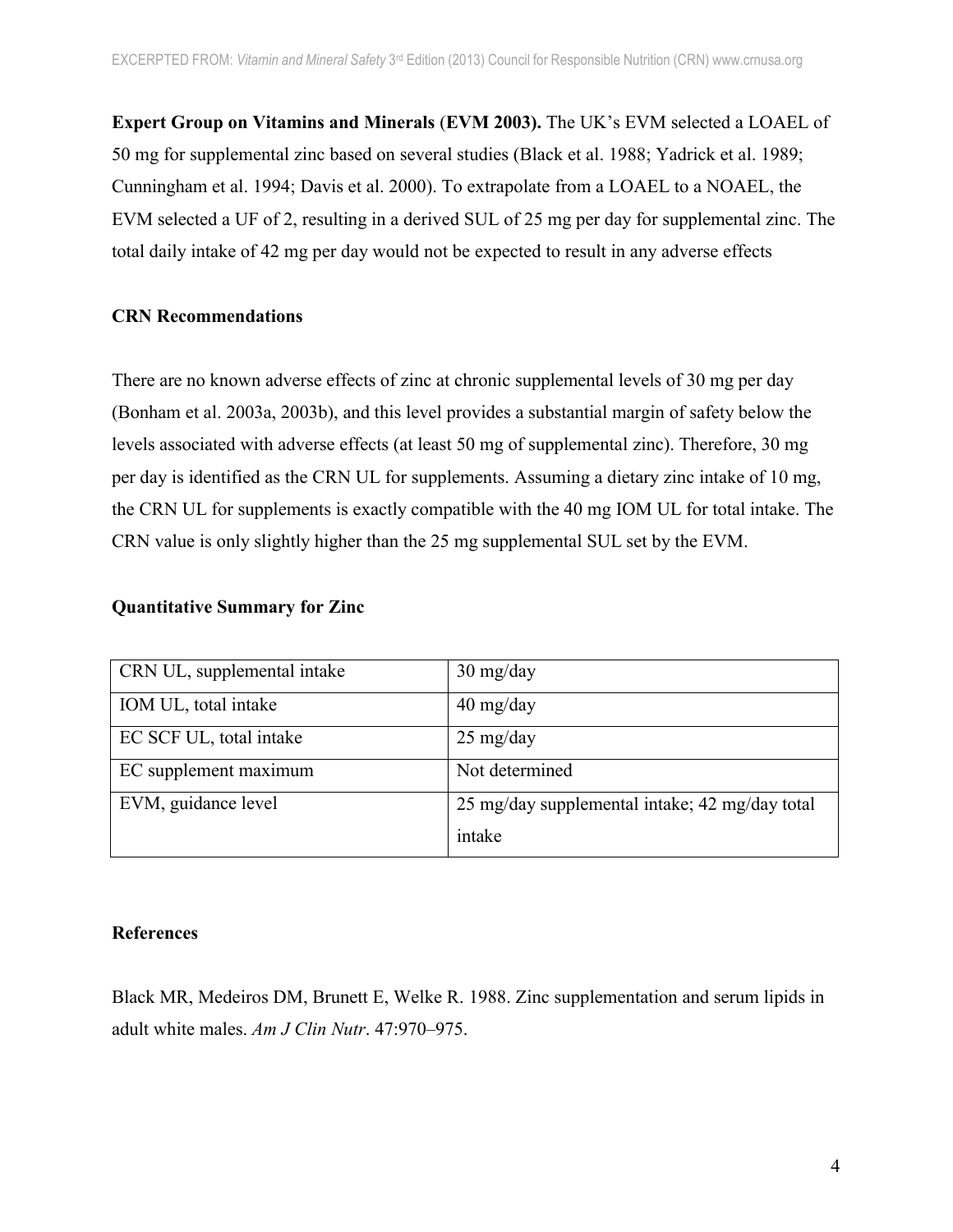Bonham M, O'Connor JM, Alexander HD, et al. 2003a. Zinc supplementation has no effect on circulating levels of peripheral blood leucocytes and lymphocyte subsets in healthy adult men. *Br J Nutr*. 89:695–703.

Bonham M, O'Connor JM, Alsh PM, et al. 2003b. Zinc supplementation has no effect on lipoprotein metabolism, hemostasis and putative indices of copper status in healthy men. *Biol Trace Elem Res*. 93:75–86.

Butterworth CE Jr, Tamura T. 1989. Folic acid safety and toxicity: a brief review. *Am J Clin Nutr*. 50:353–358.

Cantilli R, Abernathy CO, Donohue JM. 1994. In: Mertz W, Abernathy CO, Olin SS, eds. *Risk Assessment of Essential Elements: Derivation of the Reference Dose for Zinc.* Washington, DC: ILSI Press; 113–126.

Chandra RK. 1984. Excessive intake of zinc impairs immune responses. *JAMA*. 252:1443–1446.

Cousins RJ. Zinc. In: Ziegler EE, Filer LJ, eds. *Present Knowledge of Nutrition.* 7th ed. Washington, DC: ILSI Press; 293–306.

Cunningham JJ, Fu A, Mearkle PL, Brown RG. 1994. Hyperzincuria in individuals with insulindependent diabetes mellitus: concurrent zinc status and the effect of high-dose zinc supplementation. *Metabolism.* 43:1558–1562.

Davis CD, Milne DB, Nielsen FH. 2000. Changes in dietary copper affect zinc-status indicators of post-menopausal women, notable extracellular superoxide dismutase and amyloid precursor proteins. *Am J Clin Nutr.* 71:781–788.

European Commission, Scientific Committee on Food (SCF). 2003. Opinion of the Scientific Committee on Food on the Tolerable Upper Intake Level of Zinc. European Commission, SCF/CS/NUT/UPPLEV/62 Final. Brussels.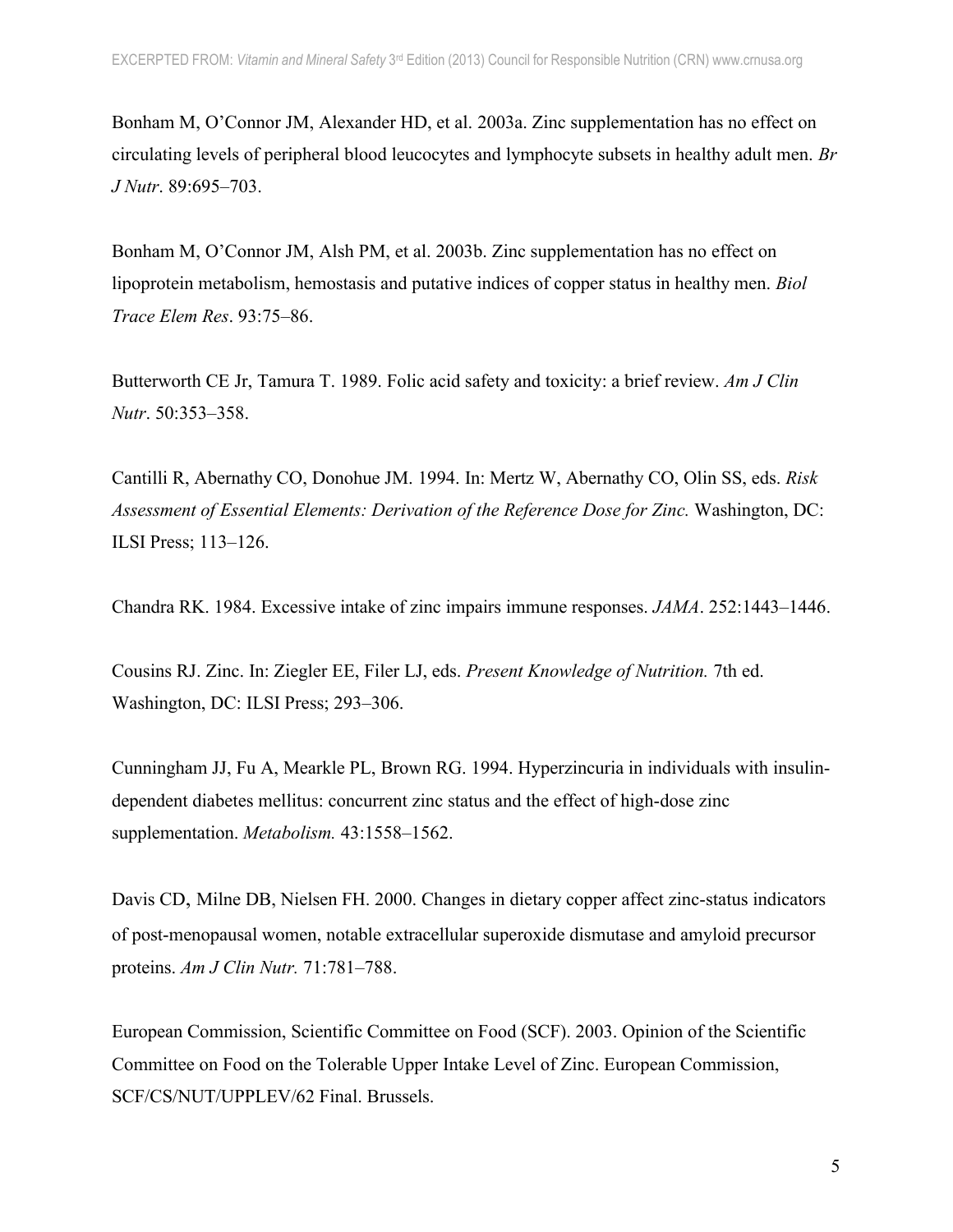Expert Group on Vitamins and Minerals (EVM), Committee on Toxicity. 2003. *Safe Upper Levels for Vitamins and Minerals.* London: Food Standards Agency Publications.

Festa MD, Anderson HL, Dowdy RP, Ellersiek MR. 1985. Effect of zinc intake on copper excretion and retention in men. *Am J Clin Nutr.* 41:285–292.

Fischer PWF, Giroux A, L'Abbe AR. 1984. Effect of zinc supplementation on copper status in adult man. *Am J Clin Nutr.* 40:743–746.

Frambach DA, Bendel RE. 1991. Zinc supplementation and anemia [letter]. *JAMA.* 265:869.

Freeland-Graves JH, Friedman BJ, Han W, Shorey RL, Young R. 1982. Effect of zinc supplementation on plasma high-density lipoprotein and zinc. *Am J Clin Nutr.* 35:988–992.

Greger, JL. 1994. Zinc: overview from deficiency to toxicity. In: Mertz W, Abernathy CO, Olin SS, eds. *Risk Assessment of Essential Elements*. Washington, DC: ILSI Press; 91–111.

Gyorffy EJ, Chan H. 1992. Copper deficiency and microcytic anemia resulting from prolonged ingestion of over-the-counter zinc. *Am J Gastroenterol.* 87:1054–1055.

Hooper PL, Visconti L, Garry PJ, Johnson GE.1980. Zinc lowers high-density lipoproteincholesterol levels. *JAMA.* 244:1960–1961.

Institute of Medicine (IOM). 2001. *Dietary Reference Intakes for Vitamin A, Vitamin K, Arsenic, Boron, Chromium, Copper, Iodine, Iron, Manganese, Molybdenum, Nickel, Silicon, Vanadium, and Zinc.* Washington, DC: National Academy Press.

Kauwell GP, Bailey LB, Gregory JF III, Bowling DW, Cousins RJ. 1995. Zinc status is not adversely affected by folic acid supplementation and zinc intake does not impair folate utilization in human subjects. *J Nutr*. 125:66–72.